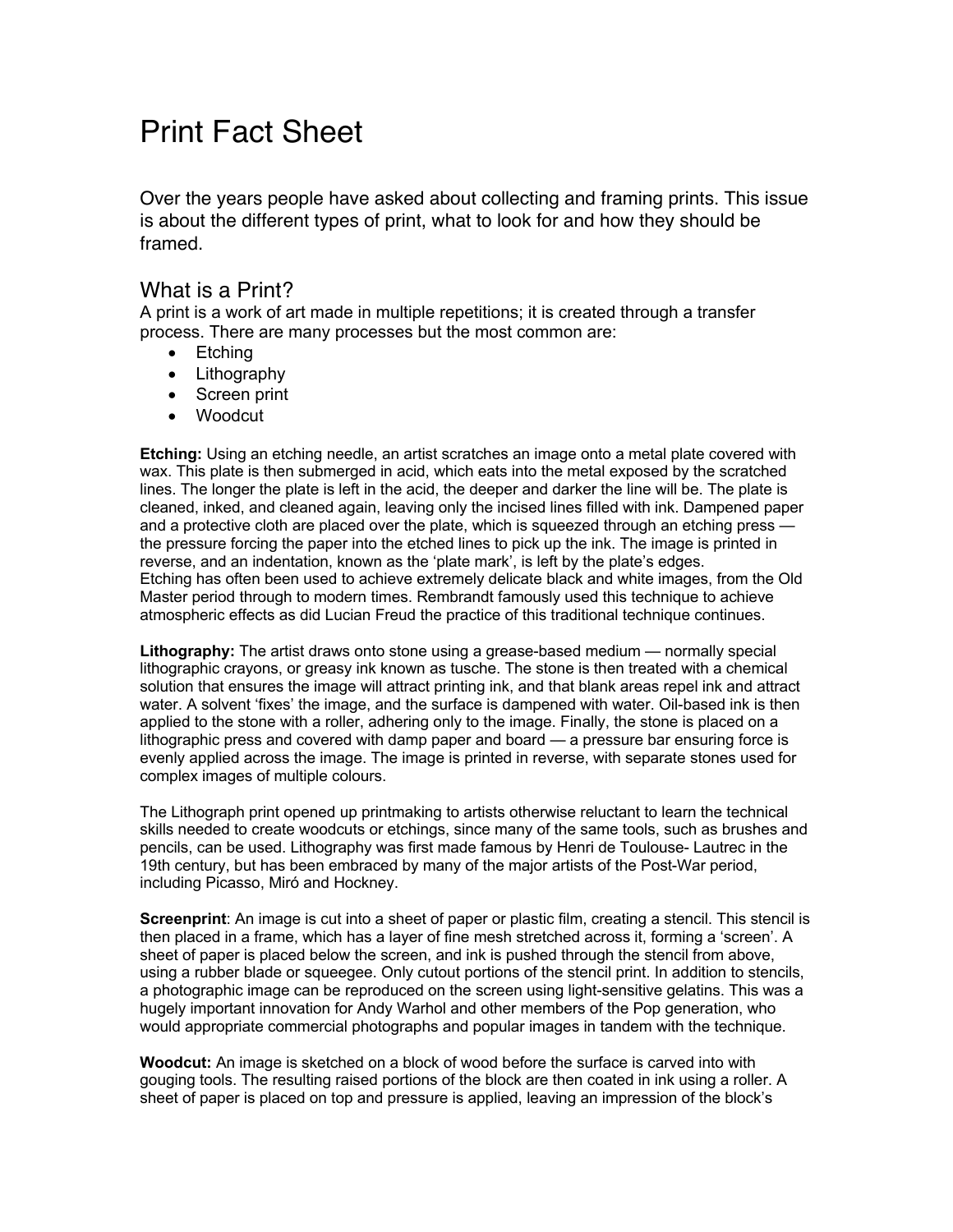raised areas in reverse. Woodcut is the oldest printmaking process. It was of particular interest to the German Expressionists including Ernst Ludwig Kirchner and it continues to be relevant today.

#### Is a Print more than just a copy of an original?

Yes a print is more than just a copy of an original, although printmaking involves reproducing an image Fine art prints are something else entirely. A fine art print is the result of an image with a close collaboration between the artist and the printer. Printers are highly skilled technicians, and are often artists in their own right.

Prints are not made in large production runs intended solely for commercial sale. A limited number (known as an edition) are produced, with prescribed routes for initial sale — either through the artist, a commercial gallery or a publisher. As a result they are true works of art, and as important to the artist as drawings or other works on paper.

# Why do a Print?

Artists make prints for a variety of reasons. A Print offers a wider audience or customer base that can afford to purchase otherwise unaffordable original works of art. Artists might be drawn to the collaborative nature of the print studio, or the potential for innovation the medium offers, or for a print's potential to document each stage of a creative process. Prints can offer a completely different creative outlet to the artist's primary working method.

Some artists consistently make prints for their entire career Albrecht Dürer, Pablo Picasso Andy Warhol are famously prolific examples —while others come to printmaking in bursts of activity. Typically these periods can be aligned to working with a particular print workshop.

# Why do a Limited Edition or an Original?

An 'original' print is technically a unique work given it is generally produced as a limited number of impressions (collectively known as an edition), and each print is given an edition number, typically written as a fraction — for example, 24/50. The number to the right of the slash indicates the edition size (in this example, 50), while the figure to the left is the individual print's number.

An artist may also produce a limited number of artist's proofs, often marked A/P, that are identical in nature to the standard edition. Here again, fractions may be used to indicate the total number of proofs, and the print number (e.g. A/P 1/4). Other proofs may be made at an earlier stage, as the artist and printer develop an image or test different compositions. These are known as state proofs, trial proofs or colour proofs. These can be unique, with differences in colour combinations, paper types or size. Andy Warhol started to sell his trial proofs as unique colour-combinations separate from the edition, and they're now some of the most coveted works in his print market. When the image is perfected, a proof is made and signed B.A.T. (an abbreviation of the French bon à tirer, or 'ready to print'). The rest of the edition is matched to this image, which is unique and traditionally kept by the printer.

Christie's defines an 'original print' as a limited-edition print by an artist that conforms to other prints in their catalogue raisonné, or matches other confirmed examples of the print by the artist. Christie's or other auction house entries will always explain how they have reached the conclusion that a print is an authentic original. They give the artist's name, the title of the work, what type of print it is (e.g. a lithograph, etching or screenprint), and the year it was made. Finally, they indicate how the work is numbered, and whether it is from the standard edition or a proof. They also list where applicable in the literature field the appropriate catalogue raisonné numbers for the piece.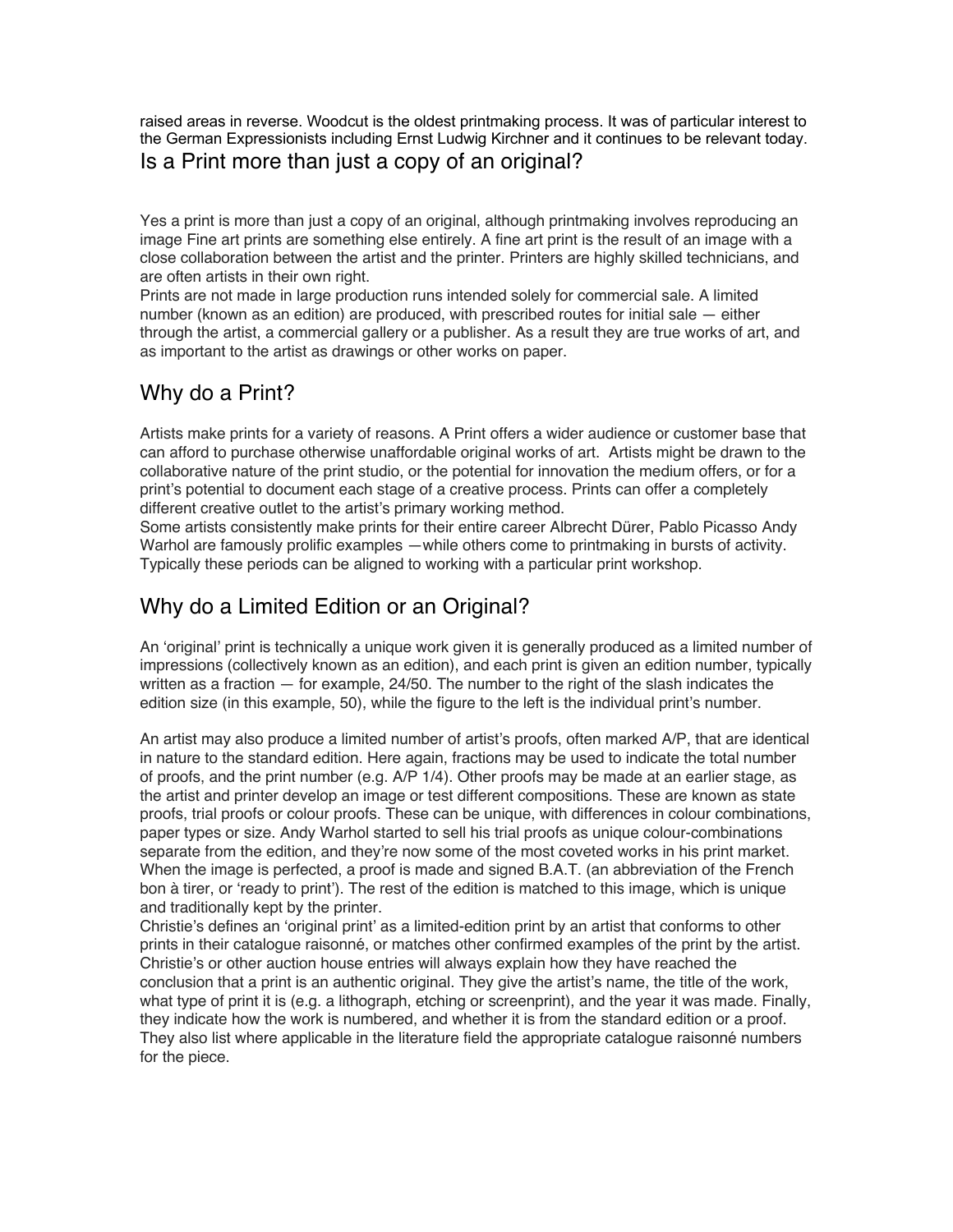### How important is the paper used in Printing?

A sign of a true print specialist is not only their interest in technique but also their obsession with paper. What type of paper it is print on, or if a watermark if it's present will validate and prove providence.

The choice of paper is an important part of the printmaking process because it can directly influence the nature of what the printed image looks like. Some artists use higher quality, heavier paper, while others like Warhol loved cheaper, thinner paper for his Soup Can prints from the 1960s to emphasise that they were meant to be enjoyed by the masses.

A condition report also notes whether an item is the full sheet or with full margins, which means that the paper has not been trimmed in some fashion, itself an issue that affects the value of the print Hence never cut or glue prints as this will detrimentally effect their value.

#### How important are the printers?

There are studios that have been historically important both for the technical development of printmaking and for the work that was produced there — Tyler Graphics is a famous example. As a result, many collectors follow a particular studio and collect many of the publications that have been produced there. These workshops can be huge production studios with large-scale equipment or small-scale operations with only a few employees. Some really famous names to pay attention to for Post-War and Contemporary prints are ULAE in West Islip, Long Island Tyler Graphics in Mount Kisco, Gemini G.E.L. in L.A., and Paragon Press in London Some printers and publishers use a blind-stamp which is an embossed, inked or stamped mark in the paper to mark that an edition was printed at their studio.

## Are all prints signed?

Not necessarily. So what does it mean if I find a print without an artist's signature? The majority of the prints are signed — though not all prints are issued with a signature. For example Warhol and Picasso both stamp-signed some of their prints, and some larger portfolio editions were only signed on the title page. Don't be alarmed if a print is only initialed. It doesn't mean that it is worth less some artists only initial their prints.

#### Collectable prints?

Up and coming artists are always worth a punt, they are usually affordable and in time inherently go up in value, established artists are always worth collecting providing they are bought at the right price. Some have become more collectable in recent years including signed Lowry's. The greatest printmakers in art history would include some of the most significant artists of the past 500 years from Albrecht Dürer to Rembrandt, Picasso, and Warhol. These artists were not only interested in using printmaking to create iconic images, but advanced the medium through innovation. Picasso invented totally new ways of printing; Warhol pushed the printers he worked with throughout his career.

As a result, the history of printmaking is also a timeline of technological change and reinvention from the emergence of basic engraving techniques in the 15th century to digital printing today

#### How to care for my collectable prints:

How you frame your print is the most important long-term decision you make when it comes to caring for and keeping the piece. Only use a reputable framer that is either a member of the Institute of Conservation (ICON) or the Fine Art Guild, and that they follow the ethical guidelines